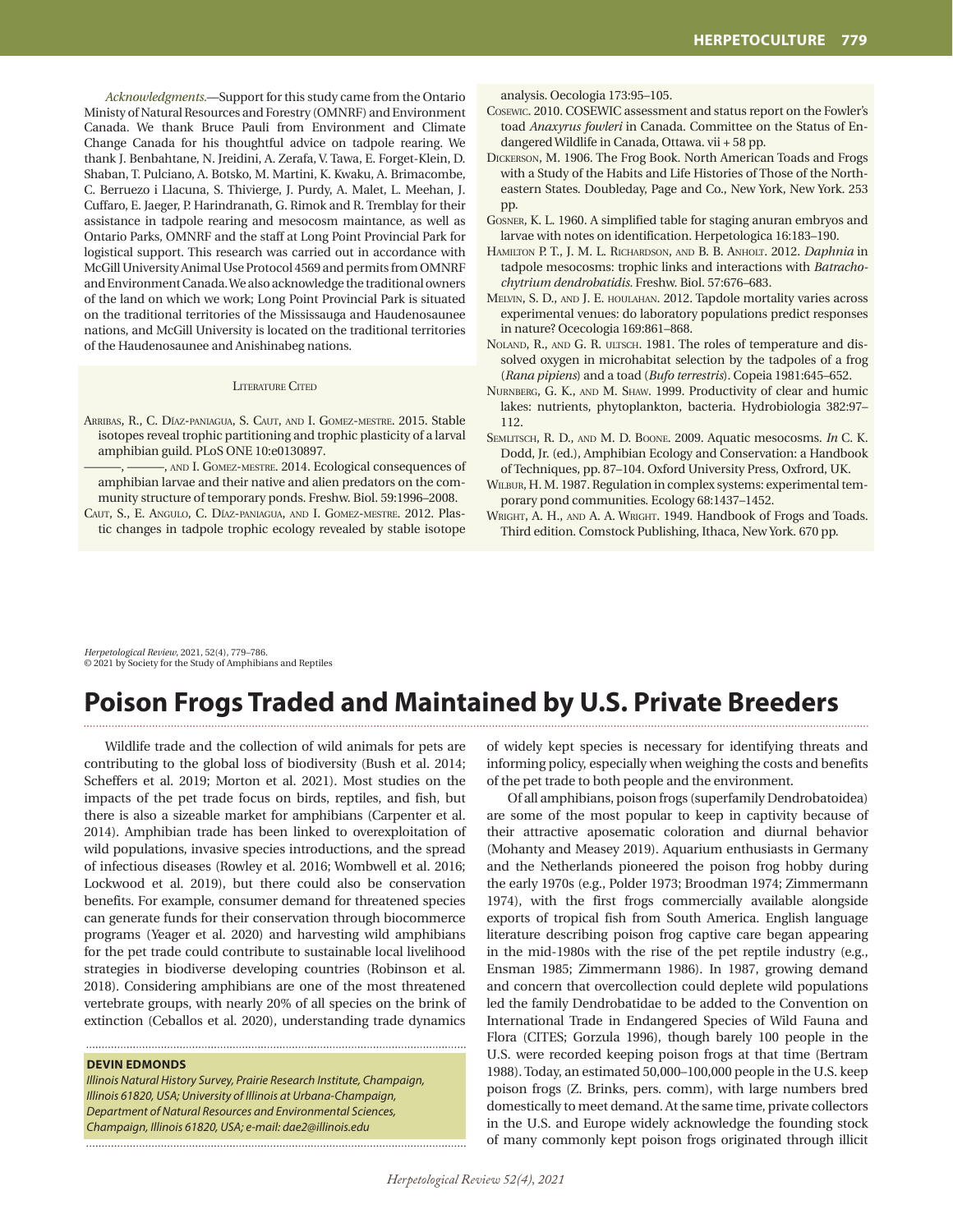means (Pepper et al. 2007). By some estimates the illegal trade makes up 10% of poison frog trade volume in Europe (Auliya et al. 2016). In the case of the Critically Endangered Lehmann's Poison Frog (*Oophaga lehmanni*), overexploitation has been linked to reduced genetic diversity in wild populations, with ca. 81,000 individuals extracted over the last four decades, leading to population declines and extirpation of the population at the type locality (Betancourth-Cundar et al. 2020).

Increasing awareness about the negative impacts of harvesting wildlife for the pet trade has led to a growing push to supply consumers with animals from sustainable sources (Pasmans et al. 2017; Yeager et al. 2020). Poison frog breeding ventures have been developed in Colombia, Ecuador, and Peru, which aim to curb illegal trade and, in some cases, fund habitat protection with their profits (Tapley et al. 2011; Sinovas and Price 2015). However, illicit trade could undermine such sustainable breeding operations. Indeed, the criteria needed for wildlife farming to have conservation benefits often are not met owing to ongoing illegal trade and wildlife poaching (Tensen 2016). Ranching and breeding programs supplying the international pet trade also sometimes are used to launder wild-caught animals as captive-bred (Bulte and Damania 2005; Lyons and Natusch 2011; Robinson et al. 2015). Additionally, high-value species of poison frog have been documented entering the trade illegally ahead of legal imports (Pepper et al. 2007), filling consumer demand with smuggled frogs and jeopardizing the viability of breeding operations in range countries. Considered altogether, the negative effects of the trade could outweigh possible conservation benefits depending on the scale and scope of illicit activity.

Despite the size of the poison-frog hobby today, there are few records of the frogs maintained in private collections and their origins. Discrepancies in CITES records related to the illegal trade obscure frog sources further, with wild animals laundered through Europe or Asia and then imported to the U.S. as captivebred (Nijman and Shepherd 2010). Furthermore, some species are polymorphic, with private collectors managing breeding groups to represent distinct naturally occurring geographic color morphs. In some cases, color variants appearing in U.S. collections are known to occur only in countries that have not allowed their export. Thus, species exported from a native country but with a phenotype matching those known from a different country make it challenging to identify the true level of illicit activity when wildlife trade is monitored mainly at the species or genus level. The purpose of this article is to document the poison frogs maintained and bred in U.S. collections, determine the ways they initially entered the trade, and examine how the origins and sources of new poison frogs have changed over the last thirty years.

#### Materials and Methods

The data used to summarize poison frog trade included: 1) primary sources such as social media group posts, internet forums, printed literature, and unstructured interviews with private breeders/dealers, 2) the CITES trade database, 3) the IUCN Red List, and 4) the U.S. Fish and Wildlife Service (USFWS) Law Enforcement Management Information System (LEMIS). To compile a list of the different poison frogs in captivity, I relied first on personal knowledge and recorded familiar species and color morphs. I then added to the list by searching internet forums and social media groups, noting the species and color morphs traded as well as when they first began appearing online. The Way Back Machine (Internet Archive 2021) was used to document poison Table 1. All poison frogs (superfamily Dendrobatoidea) maintained and bred by U.S. private breeders during 1990–2020 and their current IUCN Red List category. "Morphs" is the number of discrete captive populations collectors were intentionally breeding separate from others, usually corresponding to a wild phenotype and/or a particular import from a known source. "Currently kept?" indicates if there was evidence a species was in a U.S. collection in 2015–2020.

| Taxon                        | Morphs         | Red List category            | Currently kept? |
|------------------------------|----------------|------------------------------|-----------------|
| Adelphobates castaneoticus   | $\mathbf{1}$   | <b>Least Concern</b>         | Yes             |
| Adelphobates galactonotus    | 10             | <b>Least Concern</b>         | Yes             |
| Adelphobates quinquevittatus | $\mathbf{1}$   | <b>Least Concern</b>         | Yes             |
| Allobates femoralis          | $\overline{2}$ | <b>Least Concern</b>         | Yes             |
| Allobates zaparo             | $\overline{2}$ | <b>Least Concern</b>         | Yes             |
| Ameerega altamazonica        | $\overline{2}$ | N/A                          | Yes             |
| Ameerega bassleri            | 5              | Vulnerable                   | Yes             |
| Ameerega bilinguis           | $\overline{2}$ | <b>Least Concern</b>         | Yes             |
| Ameerega cainarachi          | $\mathbf{1}$   | Endangered                   | Yes             |
| Ameerega hahneli             | $\overline{2}$ | <b>Least Concern</b>         | Yes             |
| Ameerega pepperi             | $\overline{4}$ | Vulnerable                   | Yes             |
| Ameerega picta               | 1              | <b>Least Concern</b>         | N <sub>0</sub>  |
| Ameerega pongoensis          | $\mathbf{1}$   | Vulnerable                   | Yes             |
| Ameerega silverstonei        | $\overline{2}$ | Endangered                   | Yes             |
| Ameerega trivittata          | 5              | <b>Least Concern</b>         | Yes             |
| Andinobates bombetes         | $\mathbf{1}$   | Vulnerable                   | N <sub>0</sub>  |
| Andinobates fulguritus       | 1              | <b>Least Concern</b>         | N <sub>0</sub>  |
| Andinobates minutus          | $\mathbf{1}$   | <b>Least Concern</b>         | N <sub>o</sub>  |
| Dendrobates auratus          | 33             | <b>Least Concern</b>         | Yes             |
| Dendrobates leucomelas       | 6              | <b>Least Concern</b>         | Yes             |
| Dendrobates tinctorius       | 42             | <b>Least Concern</b>         | Yes             |
| Dendrobates truncatus        | 3              | <b>Least Concern</b>         | Yes             |
| Epipedobates anthonyi        | 12             | Near Threatened              | Yes             |
| Epipedobates boulengeri      | $\overline{c}$ | <b>Least Concern</b>         | Yes             |
| Epipedobates darwinwallacei  | $\overline{2}$ | N/A                          | Yes             |
| Epipedobates tricolor        | 5              | Vulnerable                   | Yes             |
| Excidobates mysteriosus      | $\mathbf{1}$   | Endangered                   | Yes             |
| Hyloxalus azureiventris      | $\overline{c}$ | Endangered                   | Yes             |
| Oophaga arborea              | $\mathbf{1}$   | Critically Endangered        | Maybe           |
| Oophaga granulifera          | $\overline{7}$ | Vulnerable                   | Yes             |
| Oophaga histrionica          | 23             | Critically Endangered        | Yes             |
| Oophaga lehmanni             | 6              | <b>Critically Endangered</b> | Yes             |
| Oophaga pumilio              | 85             | <b>Least Concern</b>         | Yes             |
| Oophaga speciosa             | $\mathbf{1}$   | Extinct                      | N <sub>o</sub>  |
| Oophaga sylvatica            | 15             | Near Threatened              | Yes             |
| Oophaga vicentei             | $\overline{2}$ | Endangered                   | Yes             |
| Phyllobates aurotaenia       | 5              | <b>Least Concern</b>         | Yes             |
| Phyllobates bicolor          | 5              | Endangered                   | Yes             |
| Phyllobates lugubris         | $\overline{2}$ | <b>Least Concern</b>         | Yes             |
| Phyllobates terribilis       | 5              | Endangered                   | Yes             |
| Phyllobates vittatus         | $\overline{2}$ | Vulnerable                   | Yes             |
| Ranitomeya amazonica         | $\overline{7}$ | Data Deficient               | Yes             |
| Ranitomeya benedicta         | 3              | Vulnerable                   | <b>Yes</b>      |
| Ranitomeya fantastica        | 10             | Vulnerable                   | Yes             |
| Ranitomeya flavovittata      | $\overline{2}$ | <b>Least Concern</b>         | Yes             |
| Ranitomeya imitator          | 15             | <b>Least Concern</b>         | Yes             |
| Ranitomeya reticulata        | 6              | <b>Least Concern</b>         | Yes             |
| Ranitomeya sirensis          | 8              | <b>Least Concern</b>         | Yes             |
| Ranitomeya summersi          | $\overline{c}$ | Endangered                   | Yes             |
| Ranitomeya uakarii           | 3              | <b>Least Concern</b>         | Yes             |
| Ranitomeya vanzolinii        | $\overline{2}$ | <b>Least Concern</b>         | Yes             |
| Ranitomeya variabilis        | 8              | Data Deficient               | Yes             |
| Ranitomeya ventrimaculata    | 1              | <b>Least Concern</b>         | Yes             |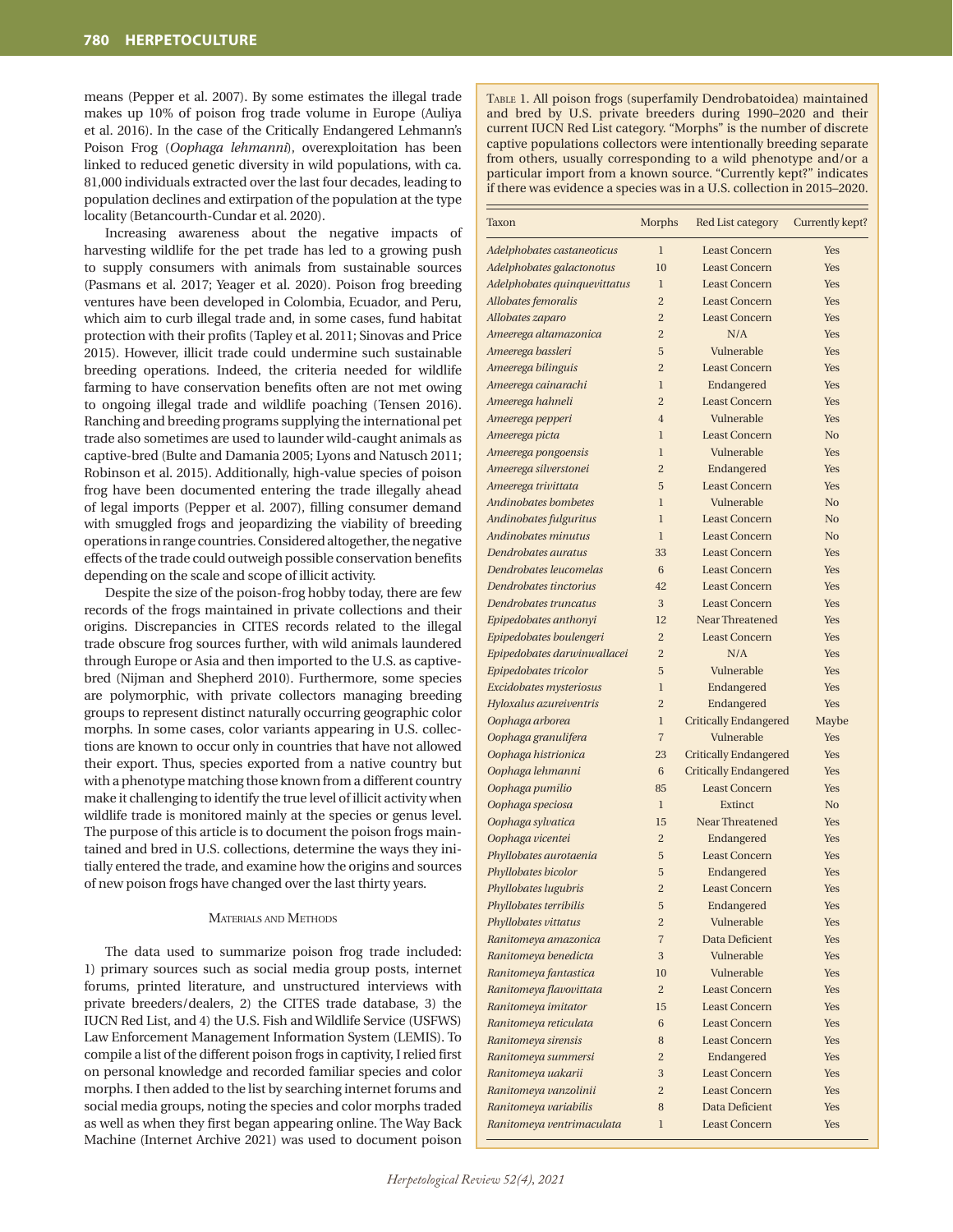

Fig. 1. The IUCN Red List status of 49 poison frog species in the family Dendrobatidae that were traded 1990–2020 (right) compared to the IUCN Red List status for the remaining 142 non-traded species (left). Four traded species (*Allobates femoralis*, *A. zaparo*, *Ameerega altamazonica*, and *Epipedobates darwinwallacei*) were excluded from the comparison because they are not recorded in Dendrobatidae by the IUCN Red List.

frogs kept on now-defunct websites dating back to 1998, with a focus on U.S. trade because of its accessibility and presence as one of the largest markets for pet amphibians (Schlaepfer et al. 2005; Herrel and Van Der Meijden 2014). To examine the types of frogs kept prior to widespread internet use, I reviewed animal dealer price lists, pet trade books and magazines (e.g., *Tropical Fish Hobbyist*, *Reptiles*), the American Dendrobatid Group newsletter (running 1992–2000; available at: archive.org/details/ americandendrobatidgroup), and the International Society for the Study of Dendrobatids newsletter (running 1988–1992; available at: archive.org/details/issd\_bulletin). For each species, I recorded the trade names of color morphs, information about their origin in the U.S. (how they were imported, year of import, etc.), and when the color morph was most recently maintained in collections. A color morph was defined as a distinct captive population that collectors were intentionally breeding separate from others, regardless of appearance. Synonyms of trade names were noted and combined, and I updated the taxonomy of old records to agree with Frost (2021). I then circulated the spreadsheet and made inquiries to 29 current or former private breeders and/or dealers in the U.S., as well as one breeder in Canada and one in the Netherlands. Specific color morphs were considered currently in U.S. collections if there was evidence (e.g., a social media post, classifieds ad, confirmation from a private breeder, etc.) they had been kept during 2015–2020.

After compiling the dataset from primary sources, I compared the time of arrival to records of U.S. imports in the CITES Trade Database (CITES 2020). Recommendations by Robinson and Sinovas (2018) were followed about interpreting CITES data. In some cases, it was not possible to confirm the year when a color morph was first imported because CITES only records data to the speciesor genus-level and has no way of recording successfully smuggled



correspond to the four categories A–D in Table 2.

animals. However, by working with the network of private breeders, I was able to infer the year of first arrival in the U.S. to a fiveyear range or less for all color morphs and species. The earliest year in the five-year range was used to summarize how trade has changed through time. For example, if a frog first became established at some point during 1992–1996, the year 1992 was used as the year of arrival for analyses. Additionally, many species and color morphs were imported or entered U.S. collections through a variety of different pathways. For example, new color morphs of a species were sometimes smuggled to the U.S. years before legal commercial imports arrived, with frogs from both sources subsequently bred together. Therefore, for color morphs that arrived from multiple sources and had since been bred together, I grouped their origin into a single source corresponding to the earliest way they arrived and became established.

To examine whether threatened species were more likely to be kept in private collections, I compared the IUCN Red List (2020) status of traded dendrobatids with the IUCN Red List status of non-traded species. I excluded *Ameerega altamazonica*  and *Epipedobates darwinwallacei* from the comparison because the two species are not recorded in the IUCN Red List. *Allobates femoralis* and *A. zaparo* were also excluded because they are in the poison frog family Aromobatidae rather than Dendrobatidae.

Lastly, the LEMIS database was used to examine U.S. import volume. For the years 2000–2014, I accessed the LEMIS database made available by the EcoHealth Alliance (see Smith et al. 2017) and combined those data with data from the years 2015–2019 received from a Freedom of Information Act request with USFWS. Data from LEMIS for 2020 were unavailable at the time of the request. Data was compiled and summarized using Google Sheets, Microsoft Excel, and R version 3.6.2 (R Core Team 2019).

# **RESULTS**

From 1990–2020, 378 color morphs of 53 poison frog species were maintained in U.S. private collections (Table 1). The species maintained in collections increased 108% (23 pre-1990; 48 in 2020), and the number of different color morphs by 766% (41 pre-1990; 355 in 2020). Five species and 23 color morphs were in U.S. collections but are no longer kept, including one recently extinct species (*Oophaga speciosa*; IUCN 2020). For 47 color morphs of 19 species, I was unable to confirm if they currently are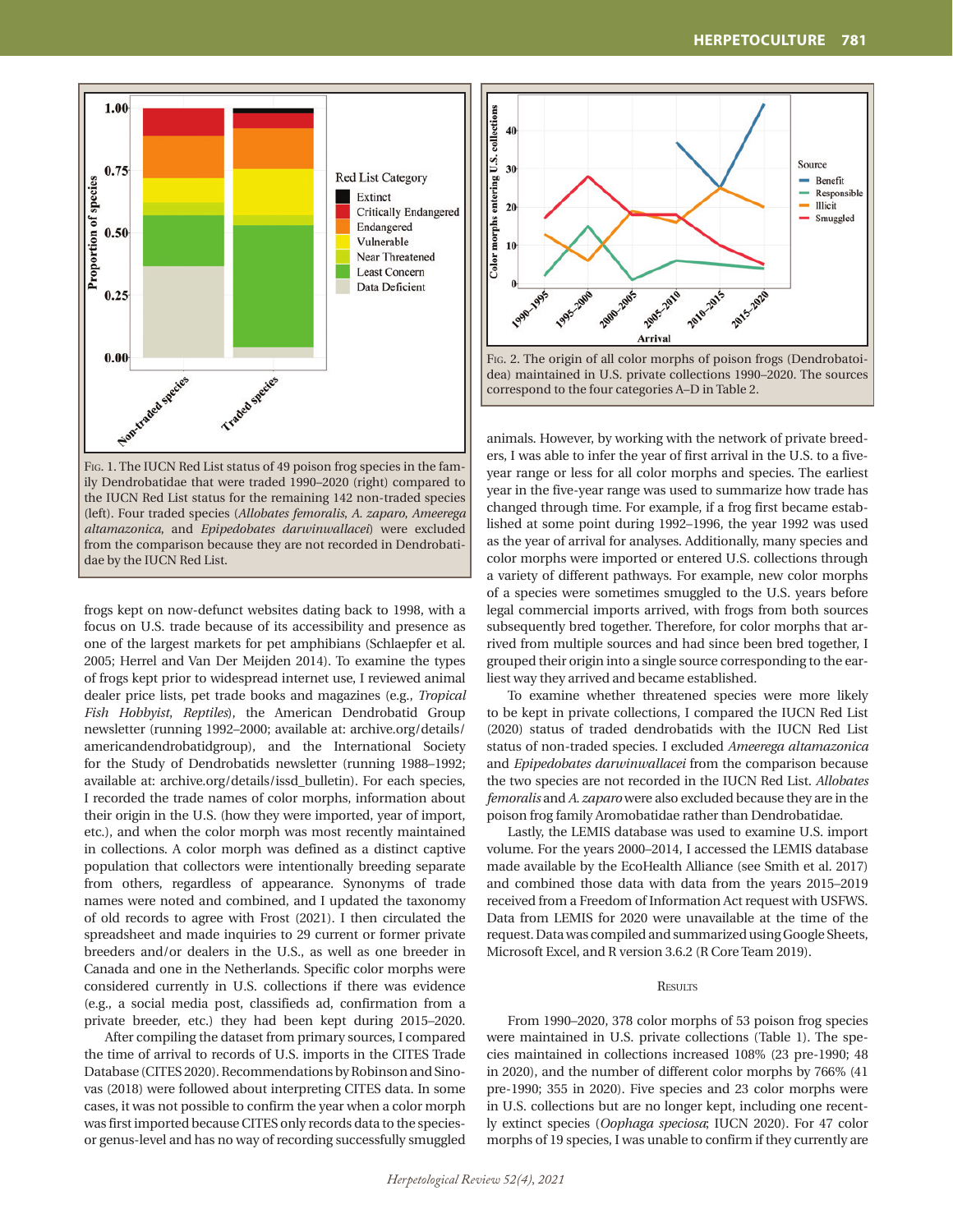| and conservation.                                                                              |                                                                                                                                                                                                                                                                          |
|------------------------------------------------------------------------------------------------|--------------------------------------------------------------------------------------------------------------------------------------------------------------------------------------------------------------------------------------------------------------------------|
| Category                                                                                       | Pathway                                                                                                                                                                                                                                                                  |
| A. Responsible trade with an intended conservation benefit                                     | 1. Imported or descended from an established breeding or ranching<br>program in the native range of the species that funds conservation<br>efforts.                                                                                                                      |
| B. Responsible trade in agreement with regulations and quota systems                           | 2. Imported as wild-caught frogs for commercial purposes from a<br>country in the species native range and in agreement with<br>trade regulations.                                                                                                                       |
|                                                                                                | 3. Imported from a European country but descended from animals<br>most likely originally collected in a legal manner (e.g., regulated<br>commercial harvest as above).                                                                                                   |
|                                                                                                | 4. Collected for a zoological institution or university and intentionally<br>distributed to private breeders.                                                                                                                                                            |
| C. Illicit trade detrimental to good governance and responsible natural<br>resource management | 5. Misidentified wild-caught frogs imported for commercial purposes<br>from a native range country.                                                                                                                                                                      |
|                                                                                                | 6. Imported from a country in the native range of the species but for<br>which the color morph is only known to occur outside the exporting<br>country.                                                                                                                  |
|                                                                                                | 7. Imported from a breeding or ranching program in the native range<br>of the species, yet the quantity, condition, and age of animals imported<br>suggested they were likely collected from wild populations.                                                           |
|                                                                                                | 8. Collected for a zoological institution or university and distributed to<br>the trade in violation with agreements from the country of origin or the<br>institution.                                                                                                   |
| D. Illicit trade as above but also involving explicit wildlife poaching                        | 9. Imported from Europe or Asia but descended from smuggled<br>animals, or smuggled animals themselves, including those confiscated<br>by, surrendered to, or gifted from a zoological institution and released<br>to European private breeders (i.e., laundered frogs). |
|                                                                                                | 10. Wild frogs smuggled directly to the U.S.                                                                                                                                                                                                                             |

Table 2. Ten pathways poison frogs enter U.S. private collections, categorized by the potential benefit or detriment to natural resource management and conservation.

in collections. Four species made up more than half of all types of poison frogs kept: *Oophaga pumilio* (85 morphs), *Dendrobates tinctorius* (42 morphs), *D*. *auratus* (33 morphs), and *O*. *histrionica*  (23 morphs). The full dataset of traded poison frog species, color morphs, and notes justifying origins in collections is available at: doi.org/10.13012/B2IDB-4717502\_V1.

The proportion of threatened species (Critically Endangered, Endangered, and Vulnerable Red List categories) was similar between traded and non-traded species (Fig. 1). The IUCN Red List assessed 39% of traded species as threatened versus 38% of non-traded species. However, non-traded species were composed of a greater proportion of Data Deficient species; 4% of traded species were Data Deficient compared to 37% of non-traded species (Fig. 1).

Poison frogs have entered U.S. amphibian collections ten different ways (Table 2). New types of frogs originating from both legal wild commercial collection and smuggling decreased after 2000, coinciding with the development of breeding and ranching operations (Figs. 2, 3). There were 37 species represented by 109 color morphs that originated from breeding and ranching programs in native range countries. The first frogs from such breeding programs were imported to the U.S. in 2006. An additional 24 new color morphs originated after 1990 solely as wild frogs exported for commercial purposes, most of which (20 of 24) were color morphs of *Dendrobates tinctorius*. Six color morphs of four species were imported from Europe but appeared to have been offspring from legal wild commercial collection. Two color morphs of *D. auratus* originated in private collections after being released from a zoological institution to private breeders in the early 1990s. For 24 color morphs of 11 species entering collections post-1990,

there were multiple origins and private breeders did not or no longer distinguished between frogs from the various sources.

Six illicit pathways were used to source poison frogs for U.S. collectors (Table 2). The two most common illicit trades routes were wild-caught frogs misleadingly imported as bred in captivity or ranched from native range countries (85 color morphs of 8 species), and smuggled frogs or their descendants imported from Europe (74 morphs of 31 species). I also traced the first availability of 22 color morphs for 8 species to instances of direct smuggling to the U.S., all but one of which occurred before 2005. Of the 96 color morphs originating from smuggling, more than half were native to three countries: Peru (23 morphs), Panama (17 morphs), and Ecuador (14 morphs; Fig. 4).

Data from the U.S. Fish and Wildlife Service showed that 142,211 individual poison frogs were imported during 2000–2019 (Figs. 5, 6). Annual import quantity peaked in 2006–2008, driven by two species: *D*. *auratus* and *O*. *pumilio*. Together, imports of *D. auratus* and *O. pumilio* from a single exporter in Panama accounted for more than half (85,348 individuals) of all poison frogs imported to the U.S. during 2000–2019. Of the Panamanian frogs, 94.5% of *D. auratus* and 98.6% of *O. pumilio* were recorded as captive-bred; however, private breeders widely believed most were wild-caught due to the age, condition, and quantity of frogs arriving.

## **DISCUSSION**

The poison frogs traded among U.S. collectors originated from diverse sources. Species and color morphs new to the trade that were descended from smuggled animals decreased over the last three decades, coinciding with businesses in Colombia, Ecuador,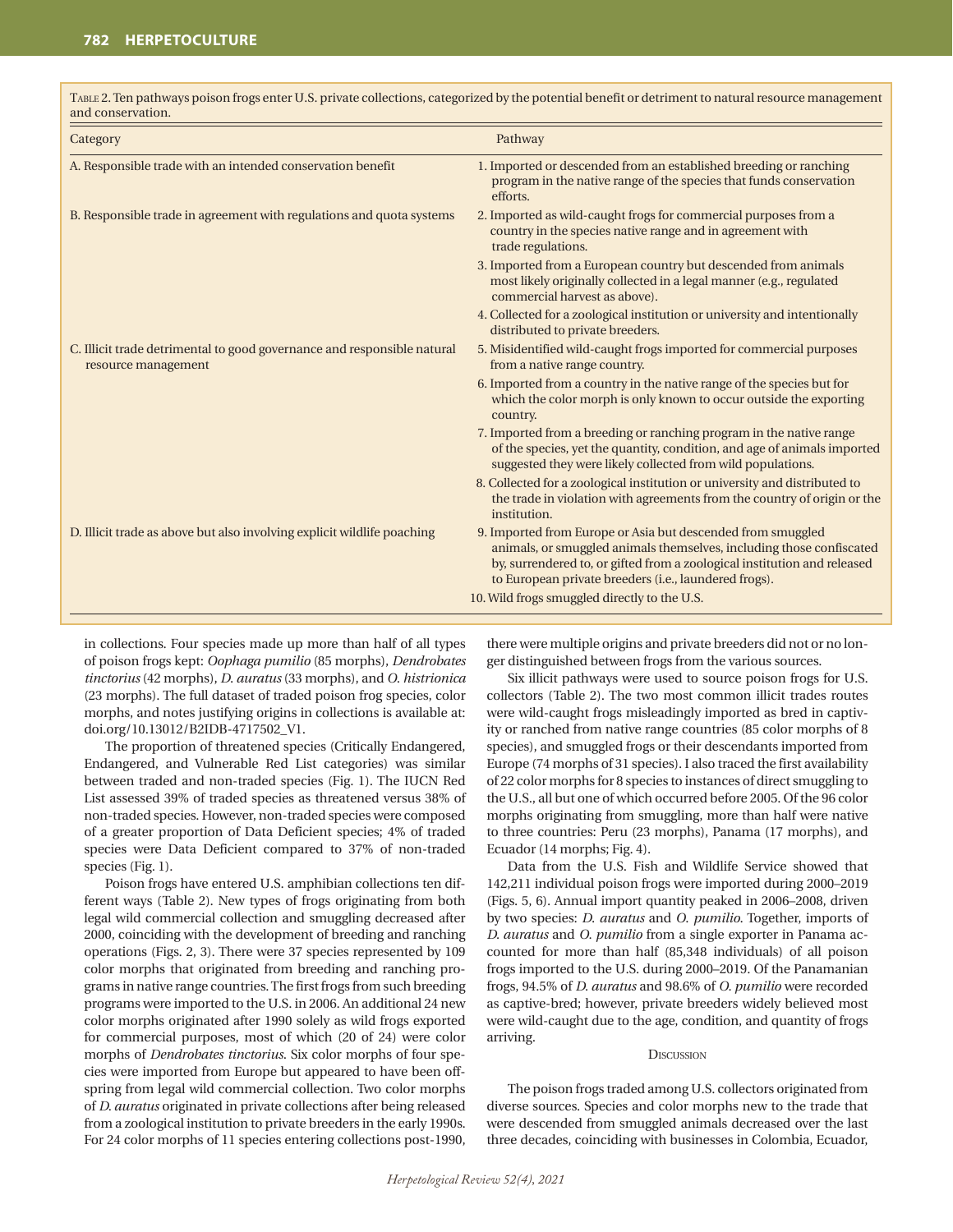

Fig. 3. The origin of all color morphs of poison frogs (Dendrobatoidea) maintained in U.S. private collections 1990–2020. The sources correspond to the categories in Table 2: 1) captive breeding and ranching programs with an intended conservation benefit; 2) wild-caught commercial imports; 3) non-smuggled European imports; 4) transparent release from a zoo or research program; 5) misidentified wildcaught commercial imports; 6) wild-caught commercial imports of a color morph only known to occur outside the exporting country; 7) wild-caught frogs imported from a native country as captive-bred or ranched; 8) descended from a research program which was not supposed to release frogs to the public; 9) European imports of smuggled or laundered frogs; 10) frogs directly smuggled to the U.S.

and Peru developing captive breeding and ranching programs (Sinovas et al. 2017; Steffens 2018; Yeager et al. 2020). While breeding programs in native range countries increased, species and color morphs new to the trade that originated from legal wild-caught imports decreased. Such trends mirror patterns in the global trade of live reptiles; between 2001 and 2012 there was a 70% decrease in wild-caught reptiles and 50-fold increase in ranched reptiles (Robinson et al. 2015). The trend in new poison frogs entering collections from responsible sources is encouraging, but illegal collection also continues (Fig. 2). In some cases, smugglers have targeted recently described species and color morphs in the scientific literature (Auliya et al. 2016). Smuggling has not only impacted newly discovered populations but also damaged habitat, with trees selectively cutdown to access the phytotelmata of bromeliads where high value poison frogs are most easily captured (Brown et al. 2011). Peru was the native range country for the greatest number of poison frogs in U.S. collections descending from smuggled animals, followed by Panama and Ecuador.

Regarding trade volume, most poison frogs in U.S. collections are almost certainly bred domestically (Carpenter et al. 2014). Still, a Panama business accounted for the largest quantity of poison frog imports since 2000. Private breeders widely believed the Panama exporter was laundering wild-caught *D*. *auratus* and *O*. *pumilio* as captive-bred, which is a common method for illegally exploiting wildlife populations (Lyons and Natusch 2011; Janssen and Chng 2018). As evident by the large volume of frogs imported, there is likely sufficient demand to develop



Fig. 4. The number of new types (color morphs and species) of poison frogs (Dendrobatoidea) descending from smuggled animals which entered U.S. collections 1990–2020 by their native country. The figure shows only frogs from sources 9 and 10 in Table 2, corresponding either to frogs that were directly smuggled to the U.S. or were laundered first through a European or Asian country.

legitimate captive breeding or ranching programs in Panama with a conservation benefit, similar to ventures in Colombia, Ecuador, and Peru. Yet, without enforcement of trade regulations or pressure from consumers, such a program is unlikely to develop. Alternatively, considering *D. auratus* and *O. pumilio*  are assessed as Least Concern by the IUCN Red List (IUCN 2020) and often are abundant in secondary or degraded habitat (Cove and Spínola 2013; McKone et al. 2014), wild populations might easily support regulated harvests. However, if authorities wrongly believe exported frogs are captive-bred rather than wild-caught, unsustainably high export quotas could put wild populations at risk, especially color morphs or localities in great demand from collectors. Indeed, overexploitation of wild populations for the pet trade has caused declines in other amphibian species of commercial value (e.g., Andreone et al. 2006; Rowley et al. 2016). For people who keep poison frogs as a hobby, it is important to avoid purchasing frogs from questionable sources, not only because of the impact unregulated harvest could have on wild populations, but also because the illicit trade puts legal trade at risk of further regulation (Wyatt et al. 2018).

Emerging infectious diseases and invasive species also are threats linked to the amphibian pet trade, but poison frogs likely present less risk than other commonly kept species. Notably, the global spread of the chytrid fungus *Batrachochytrium dendrobatidis* is associated with the amphibian trade (Fisher and Garner 2007; Schloegel et al. 2009; Wombwell et al. 2016), and the chytrid fungus *B*. *salamandrivorans* in Europe emerged through the importation of pet amphibians from Asia (Martel et al. 2014; Sabino-Pinto et al. 2015). Still, compared to other traded species, the quantity of poison frogs imported to the U.S. is relatively small. For example, during 2001–2009 nearly 9 million Dwarf Water Frogs (*Hymenochirus curtipes*) were imported to the U.S. (Herrel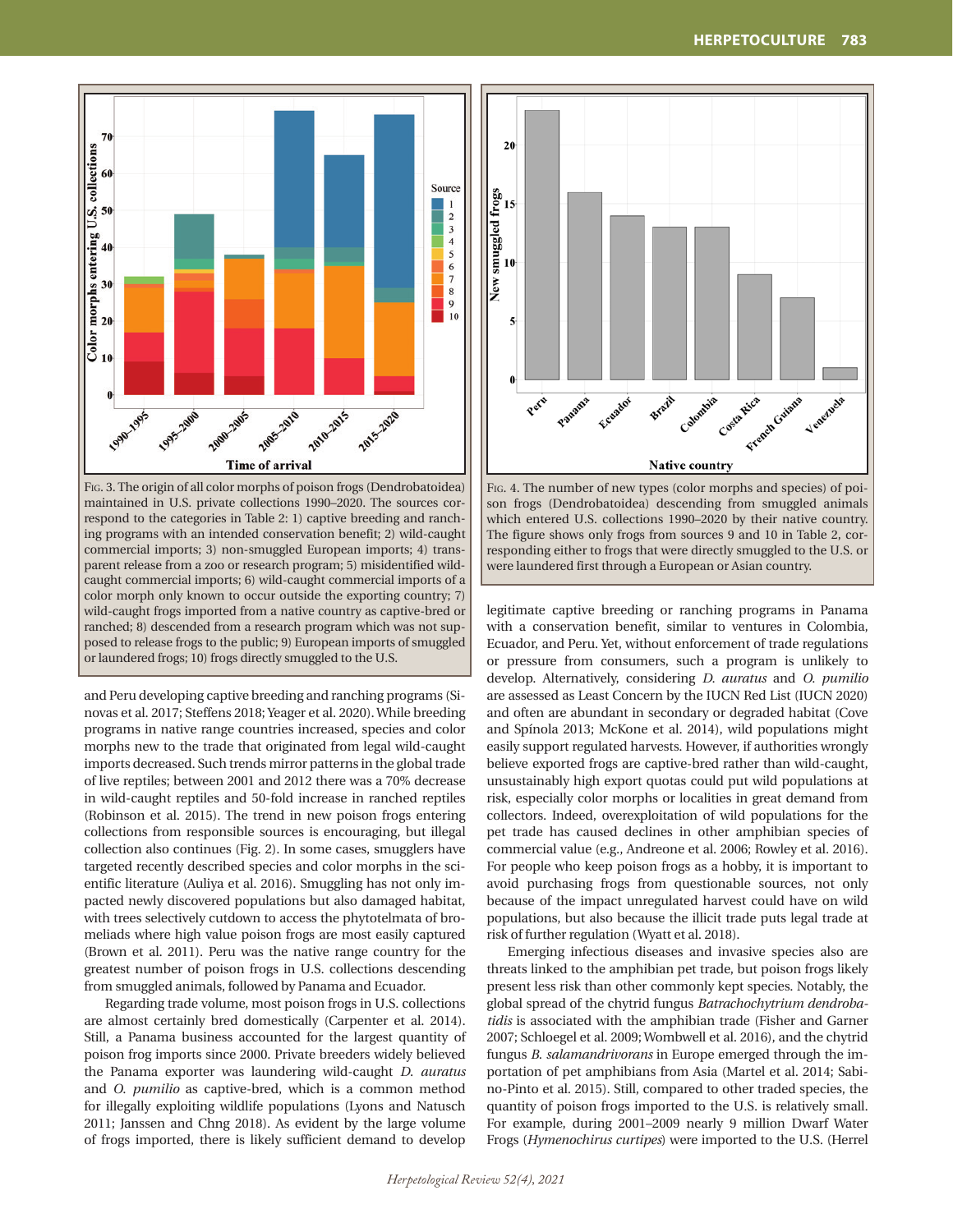



and Van Der Meijden 2014). During the same period, imports for the entire poison frog family Dendrobatidae numbered less than 80,000 individuals. Consequently, poison frogs likely warrant less concern than other heavily imported species with regard to spreading infectious diseases internationally. The amphibian pet trade also is responsible for introducing invasive species (Kopecký et al. 2016; Lockwood et al. 2019). Green and black poison frogs (*D*. *auratus*) have been established in Hawaii after an unsuccessful release for pest control in the early  $20<sup>th</sup>$  century (Oliver and Shaw 1953). Nevertheless, poison frogs have a small body size and are relatively expensive, meaning they are less likely to be released by pet owners than are other commonly kept amphibian species, thus posing a lower risk of becoming established outside their native range through the pet trade (Stringham and Lockwood 2018).

Gorzula (1996) provided an overview of poison frogs traded during the first seven years after addition to CITES (1987–1993), concluding that the number of frogs traded "would not have filled a large trash can" and therefore was unlikely to be impacting wild populations. A similar outlook was common among the scientific community in the 1980s (e.g., Picket 1987; Mrosovsky 1988), with researchers only beginning to recognize that widespread amphibian extinctions and declines were a rising global phenomenon (Blaustein and Wake 1990; Wake 1991). Twenty-five years later, we better understand the severity of what has been dubbed the amphibian extinction crisis and have documented ways the live amphibian trade can exacerbate the problem (e.g., Fitzpatrick et al. 2018; Stringham and Lockwood 2018). Concurrently, many times more people now keep poison frogs, with demand for pet amphibians on the rise (Measey et al. 2019).

Considering responsible trade can have conservation benefits and blanket trade bans do not usually work (Garner et al. 2009; Pasmans et al. 2017), policies should aim to ensure amphibians in the pet trade originate from sustainably-managed sources rather than restrict trade overall. Further trade analyses are needed to inform policy and should focus on the scale of domestic production of pet amphibians, which is not captured in CITES or LEMIS data (Schlaepfer et al. 2005), as well as on the potential livelihood benefits to local people who catch and export wild amphibians for the pet trade (Robinson et al. 2018). Nicaragua, Panama, and Suriname supply the bulk of wild-caught poison



Fig. 6. U.S. imports of live poison frogs (Dendrobatoidea) for trade and breeding purposes by country of origin during the years 2000– 2019. The category "Other" is the sum of the additional 12 source countries (quantity imported): Colombia (1,944), Peru (1,411), Germany (1,090), Ecuador (819), Czech Republic (593), Costa Rica (473), Norway (300), Indonesia (94), Denmark (89), China (49), France (20), and Belgium (11).

frogs to the trade and should be the focus of future field studies examining trade impacts on wild populations.

*Acknowledgments.*–This project would not have been possible without the time and trust of the private breeders and dealers who I worked with to compile the dataset. Particularly, I would like to acknowledge E. Malolepsy for lending me the International Society for the Study of Dendrobatids newsletters to digitize and C. Powell for providing digital copies of the American Dendrobatid Group newsletter. Thank you to K. Garner and J. Mendelson for reviewing the manuscript. The study protocol was reviewed by the Office for the Protection of Research Subjects at the University of Illinois at Urbana-Champaign and determined to not meet the criteria for Human Subjects Research.

### LITERATURE CITED

- Andreone, F., V. Mercurio, and F. Mattioli. 2006. Between environmental degradation and international pet trade: conservation strategies for the threatened amphibians of Madagascar. Natura - Soc. it. Sci. nat. Museo civ. Stor. nat. Milano 95:81–96.
- AULIYA, M., J. GARCIA-MORENO, B. R. SCHMIDT, D. S. SCHMELLER, M. S. HOOGmoed, M. C. Fisher, F. Pasmans, K. Henle, D. Bickford, and A. Martel. 2016. The global amphibian trade flows through Europe: the need for enforcing and improving legislation. Biodivers. Conserv. 25:2581–2595.
- Bertram, D. 1988. Dendrobatid frogs: a workshop. *In* Proceedings of the 12th International Herpetological Symposium on Captive Propagation and Husbandry. New York New Jersey Metropolitan Area, June 15–18, 1988, pp. 9–12.
- Betancourth-Cundar, M., P. Palacios-Rodríguez, D. Mejía-Vargas, A. Paz, and A. Amézquita. 2020. Genetic differentiation and overexploitation history of the critically endangered Lehmann's poison frog: *Oophaga lehmanni*. Conser. Genet. 21:453–465.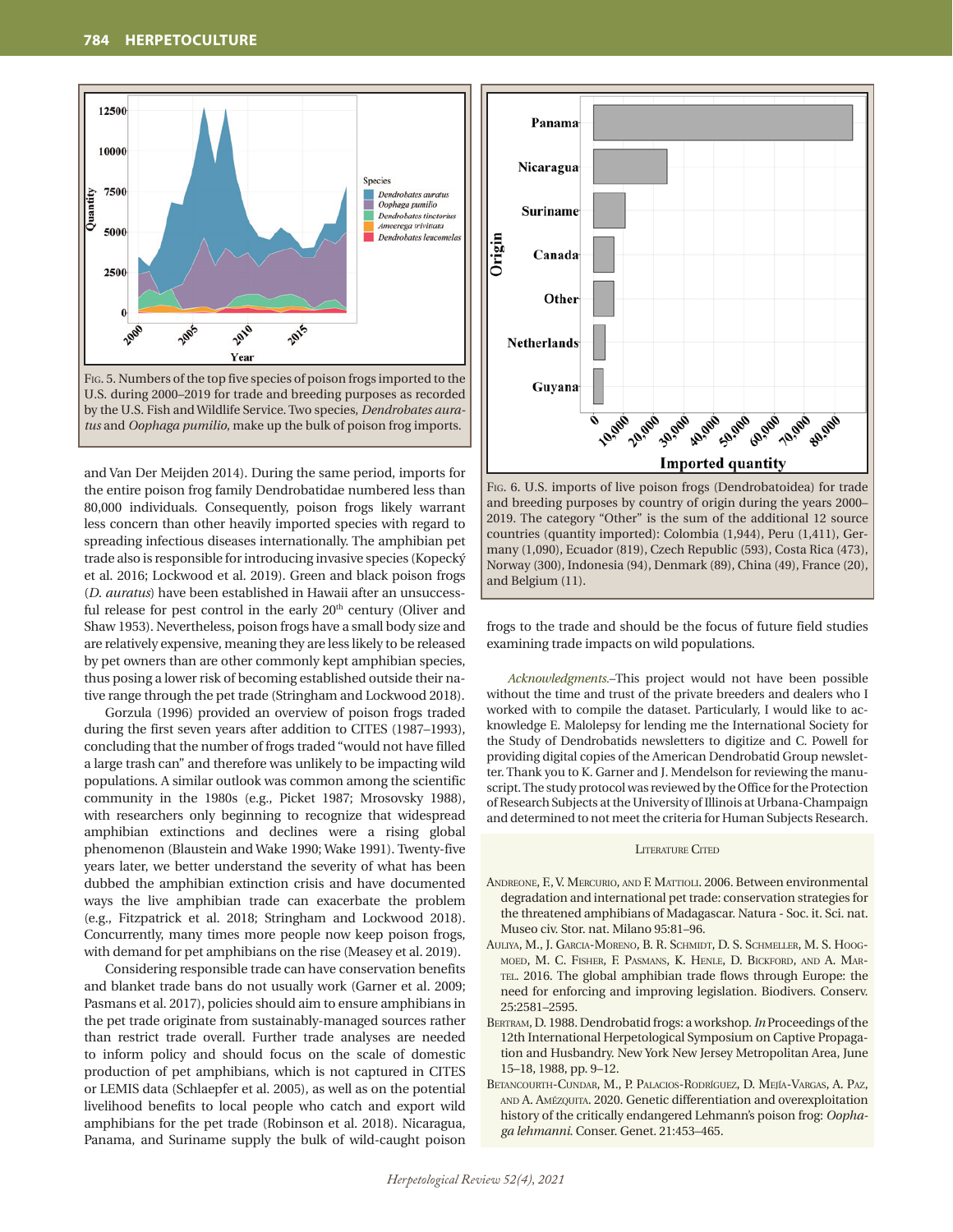- BLAUSTEIN, A. R., AND D. B. WAKE. 1990. Declining amphibian populations: a global phenomenon? Trends Ecol. Evol. 5:203–204.
- Broodman, D. 1974. Een terrarium maken voor *Phyllobates lugubris*. Het Aquarium 44:183–185.
- Brown, J. L., E. Twomey, A. Amézquita, M. B. De Souza, J. P. Caldwell, S. Lötters, R. Von May, P. R. Melo-Sampaio, D. Mejía-Vargas, P. Perez-Peña, M. Pepper, E. H. Poelman, M. Sanchez-Rodriguez, and K. Summers. 2011. A taxonomic revision of the Neotropical poison frog genus *Ranitomeya* (Amphibia: Dendrobatidae). Zootaxa 3083:1–120.
- Bulte, E.H., and R. Damania. 2005. An economic assessment of wildlife farming and conservation. Conserv. Biol. 19:1222–1233.
- BUSH, E.R., S.E. BAKER, AND D.W. MACDONALD. 2014. Global trade in exotic pets 2006-2012. Conserv. Biol. 28:663–676.
- Carpenter, A. I., F. Andreone, R. D. Moore, and R. A. Griffiths. 2014. A review of the international trade in amphibians: the types, levels and dynamics of trade in CITES-listed species. Oryx 48:565–574.
- Ceballos, G., P. R. Ehrlich, and P. H. Raven. 2020. Vertebrates on the brink as indicators of biological annihilation and the sixth mass extinction. Proc. Natl. Acad. Sci. U.S.A. 117:13596–13602.
- Cove, M. V., and R. M. Spínola. 2013. Pairing noninvasive surveys with capture-recapture analysis to estimate demographic parameters for *Dendrobates auratus* (Anura: Dendrobatidae) from an altered habitat in Costa Rica. Phyllomedusa 12:107–115.
- Ensman, R. 1985. The terrarium: setting up a world for amphibians in the home. Trop. Fish Hobbyist 33:40–52.
- Fisher, M. C., and T. W. J. Garner. 2007. The relationship between the emergence of *Batrachochytrium dendrobatidis*, the international trade in amphibians and introduced amphibian species. Fungal Biol. Rev. 21:2–9.
- Fitzpatrick, L. D., F. Pasmans, A. Martel, and A. A. Cunningham. 2018. Epidemiological tracing of *Batrachochytrium salamandrivorans* identifies widespread infection and associated mortalities in private amphibian collections. Sci. Rep. 8:13845.
- Frost, D. R. 2021. Amphibian Species of the World: an Online Reference. Version 6.1. American Museum of Natural History, New York, USA. Available from https://amphibiansoftheworld.amnh.org/index.php; accessed 25 April 2021.
- Garner, T. W. J., I. Stephen, E. Wombwell, and M. C. Fisher. 2009. The amphibian trade: bans or best practice? EcoHealth 6:148–151.
- Gorzula, S. 1996. The trade in dendrobatid frogs from 1987 to 1993. Herpetol. Rev. 27:116–123.
- HERREL, A., AND A. VAN DER MEIJDEN. 2014. An analysis of the live reptile and amphibian trade in the USA compared to the global trade in endangered species. Herpetol. J. 24:103–110.
- Internet Archive. 2021. Wayback Machine. Available from web.archive. org.
- IUCN. 2020. The IUCN Red List of Threatened Species. Version 2020-3. Available from http://www.iucnredlist.org; accessed 15 December 2020.
- Janssen, J., and S. C. L. Chng. 2018. Biological parameters used in setting captive-breeding quotas for Indonesia's breeding facilities. Conserv. Biol. 32:18–25.
- KOPECKÝ, O., J. PATOKA, AND L. KALOUS. 2016. Establishment risk and potential invasiveness of the selected exotic amphibians from pet trade in the European Union. J. Nat. Conserv. 31:22–28.
- Lockwood, J. L., D. J. Welbourne, C. M. Romagosa, P. Cassey, N. E. Mandrak, A. Strecker, B. Leung, O. C. Stringham, B. Udell, D. J. Episcopio-Sturgeon, M. F. Tlusty, J. Sinclair, M. R. Springborn, E. F. Pienaar, A. L. Rhyne, and R. Keller. 2019. When pets become pests: the role of the exotic pet trade in producing invasive vertebrate animals. Front. Ecol. Environ. 17:323–330.
- LYONS, J. A., AND D. J. D. NATUSCH. 2011. Wildlife laundering through breeding farms: illegal harvest, population declines and a means of regulating the trade of green pythons (*Morelia viridis*) from Indonesia. Biol. Conserv. 144:3073–3081.
- Martel, A., M. Blooi, C. Adriaensen, P. Van Rooij, W. Beukema, M. C. Fisher, R. A. Farrer, B. R. Schmidt, U. Tobler, K. Goka, K. R. Lips, C. Muletz, K. R. Zamudio, J. Bosch, S. Lötters, E. Wombwell, T. W. J. Garner, A.

A. Cunningham, A. Spitzen-van der Sluijs, S. Salvidio, R. Ducatelle, K. Nishikawa, T. T. Nguyen, J. E. Kolby, I. Van Bocxlaer, F. Bossuyt, and F. Pasmans. 2014. Recent introduction of a chytrid fungus endangers Western Palearctic salamanders. Science 346:630–631.

- McKone, M. J., J. W. Moore, C. W. Harbison, I. C. Holmen, H. C. Lyons, K. M. Nachbor, J. L. Michalak, M. Neiman, J. L. Nicol, and G. R. Wheeler. 2014. Rapid collapse of a population of *Dieffenbachia* spp., plants used for tadpole-rearing by a poison-dart frog (*Oophaga pumilio*) in a Costa Rican rain forest. J. Trop. Ecol. 30:615–619.
- Measey, J., A. Basson, A. D. Rebelo, A. L. Nunes, G. Vimercati, M. Louw, and N. P. Mohanty. 2019. Why have a pet amphibian? Insights from YouTube. Front. Ecol. Evol. 7:52.
- Mohanty, N.P., and J. Measey. 2019. The global pet trade in amphibians: species traits, taxonomic bias, and future directions. Biodivers. Conserv. 28:3915–3923.
- MORTON, O., B. R. SCHEFFERS, T. HAUGAASEN, AND D. P. EDWARDS. 2021. Impacts of wildlife trade on terrestrial biodiversity. Nat. Ecol. Evol. 5:540–548.

Mrosovsky, N. M. 1988. The CITES conservation circus. Nature 331:563.

- Nijman, V., and C. R. Shepherd. 2010. The role of Asia in the global trade in CITES II-listed poison arrow frogs: hopping from Kazakhstan to Lebanon to Thailand and beyond. Biodivers. Conserv. 19:1963– 1970.
- Oliver, J. A., and C. E. Shaw. 1953. The amphibians and reptiles of the Hawaiian Islands. Zoologica 38:65–96.
- Pasmans, F., T. Hellebuyck, A. Martel, S. Bogaerts, J. Braeckman, A. A. Cunningham, R. A. Griffiths, M. Sparreboom, and B. R. Schmidt. 2017. Future of keeping pet reptiles and amphibians: towards integrating animal welfare, human health and environmental sustainability. Vet. Rec. 181:450.
- Pepper, M., E. Twomey, and J. Brown. 2007. The smuggling crisis. Leaf Litter 5–7.
- PICKET, J. 1987. Poison arrow frogs, CITES, and other interesting matters. British Herpetol. Soc. Bull. 21:58–60.
- POLDER, W.N. 1973. Over verzorging en voortplanting in gevangenschap van *Dendrobates azureus* en enkele andere Dendrobatidae. Het Aquarium 44:16–22.
- R Core Team. 2019. R: A language and environment for statistical computing. R Foundation for Statistical Computing, Vienna, Austria.
- Robinson, J. E., R. A. Griffiths, I. M. Fraser, J. Raharimalala, D. L. Roberts, and F. A. V. St. John. 2018. Supplying the wildlife trade as a livelihood strategy in a biodiversity hotspot. Ecol. Soc. 23:13.
- , AND P. SINOVAS. 2018. Challenges of analyzing the global trade in CITES-listed wildlife. Conserv. Biol. 32:1203–1206.
- ———, R. A. Griffiths, F. A. V. St. John, and D.L. Roberts. 2015. Dynamics of the global trade in live reptiles: shifting trends in production and consequences for sustainability. Biol. Conserv. 184:42–50.
- Rowley, J. J. L., C. R. Shepherd, B. L. Stuart, T. Q. Nguyen, H. D. Hoang, T. P. CUTAJAR, G. O. U. WOGAN, AND S. PHIMMACHAK. 2016. Estimating the global trade in Southeast Asian newts. Biol. Conserv. 199:96–100.
- Sabino-Pinto, J., M. Bletz, R. Hendrix, R. G. B. Perl, A. Martel, F. Pasmans, S. Lötters, F. Mutschmann, D. S. Schmeller, B. R. Schmidt, M. Veith, N. Wagner, M. Vences, and S. Steinfartz. 2015. First detection of the emerging fungal pathogen *Batrachochytrium salamandrivorans* in Germany. Amphibia-Reptilia 36:411–416.
- SCHEFFERS, B. R., B. F. OLIVEIRA, I. LAMB, AND D. P. EDWARDS. 2019. Global wildlife trade across the tree of life. Science 366:71–76.
- SCHLAEPFER, M. A., C. HOOVER, AND C. K. DODD. 2005. Challenges in evaluating the impact of the trade in amphibians and reptiles on wild populations. Bioscience 55:256–264.
- SCHLOEGEL, L. M., A. M. PICCO, A. M. KILPATRICK, A. J. DAVIES, A. D. HYATT, and P. Daszak. 2009. Magnitude of the US trade in amphibians and presence of *Batrachochytrium dendrobatidis* and ranavirus infection in imported North American bullfrogs (*Rana catesbeiana*). Biol. Conserv. 142:1420–1426.
- Sinovas, P., and B. Price. 2015. Ecuador´s Wildlife Trade. English translation of the technical report prepared for the Ministry of the Environment of Ecuador and the German Development Cooperation (GIZ).